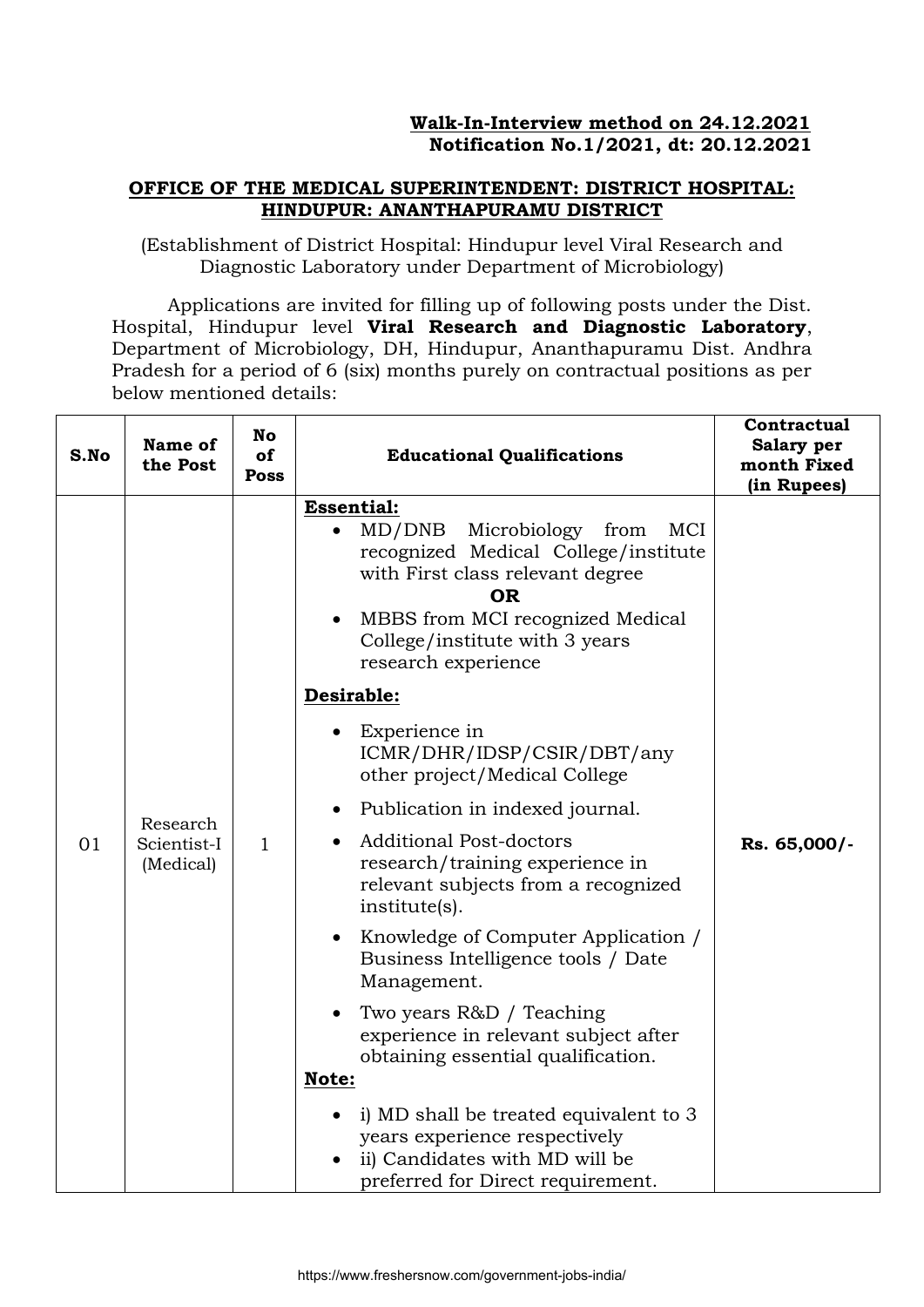| 02 | Research<br>Assistant      | $\overline{2}$ | <b>Essential:</b><br>M.Sc., PhD ((Medical Microbiology/<br>Virology/Microbiology/Biotechnology<br>Molecular Biology/ Life Sciences)<br>from recognized university.<br>Desirable:<br>Preference will be given to the<br>candidate having experience in<br>ICMR/DHR/IDSP/CSIR/DBT/ any<br>other project/Medical college/Govt.<br>Institute.<br>• Knowledge of Computer Applications<br>/ Business Intelligence tools / Date<br>Management.                                   | Rs.30,000/-  |
|----|----------------------------|----------------|----------------------------------------------------------------------------------------------------------------------------------------------------------------------------------------------------------------------------------------------------------------------------------------------------------------------------------------------------------------------------------------------------------------------------------------------------------------------------|--------------|
| 03 | Lab<br>Technician          | 6              | <b>Essential:</b><br>B.Sc., /Diploma in Medical<br>Laboratory Technology from<br>recognized university with 5 years<br>Lab experience.<br>Desirable:<br>The candidate having experience in<br>Govt. institution<br>ICMR/DHR/IDSP/CSIR/DBT/ any<br>other project/Medical college.<br>Knowledge of computer Applications<br>/ Business Intelligence tools / Date<br>Management.<br>Note:<br>The preference will be given to<br>candidate having B.Sc., MLT over the<br>DMLT. | Rs. 25,000/- |
| 04 | Date Entry<br>Operator     | 3              | <b>Essential:</b><br>Must have Degree from Recognised<br>$\bullet$<br>with<br>University<br>Graduate<br>post<br>Diploma in Computer Applications.                                                                                                                                                                                                                                                                                                                          | Rs. 15,000/- |
| 05 | Multi Task<br><b>Staff</b> | 3              | <b>Essential:</b><br>Must have passed in SSC<br>$\bullet$                                                                                                                                                                                                                                                                                                                                                                                                                  | Rs.12,000/-  |

# **Terms and Conditions:**

**1.** Posts are purely temporary. Appointments will be on contract basis for a period of 6 (six) months. However, the appointment can be terminated at any time even before the end of the contract period without giving any notice. *In case of such premature termination, one month's notice or one month's salary in lieu of the same will be provide. The same will not hold true in case of premature termination due to performance related issues*.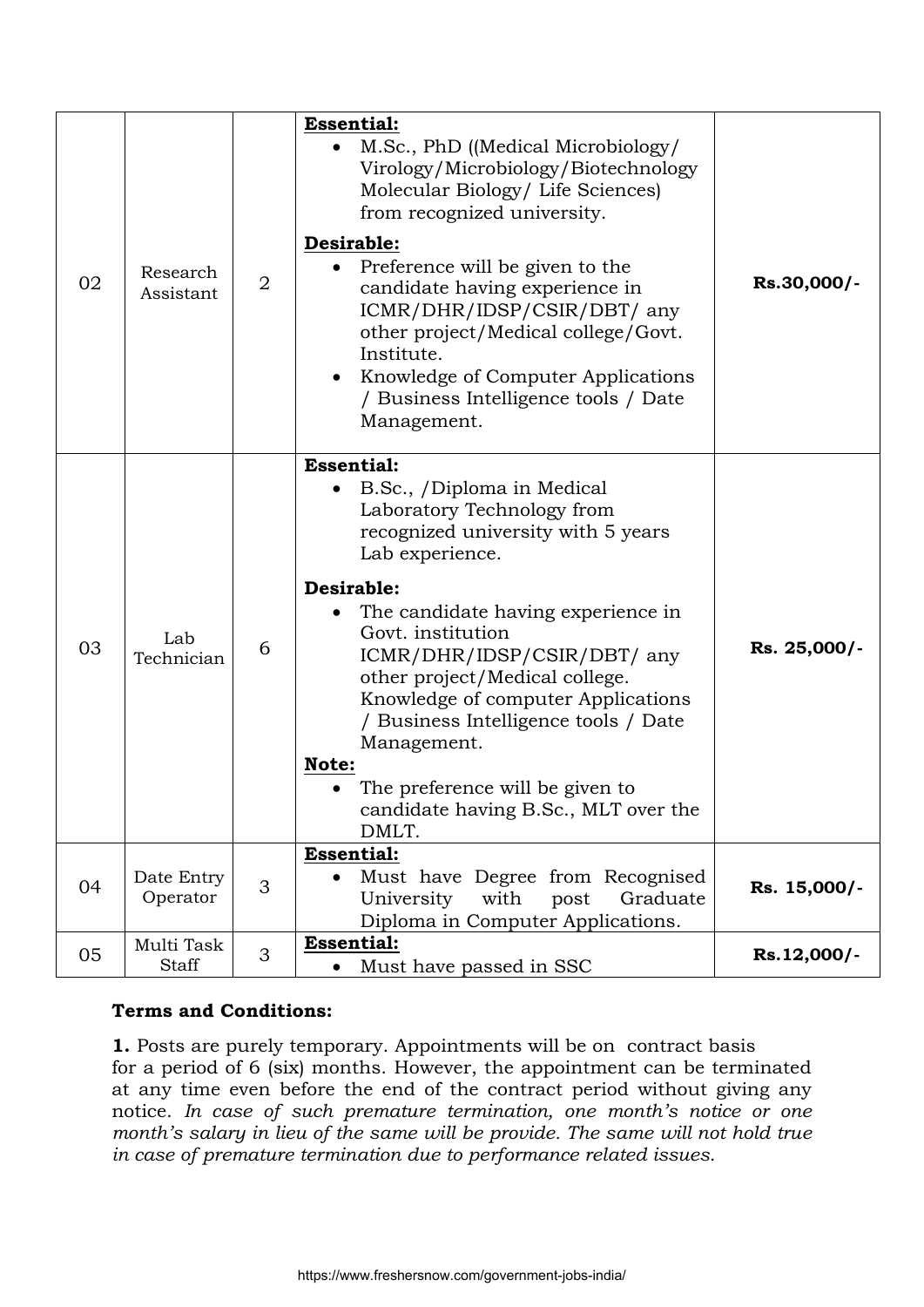# **2. Qualification;**

Qualifications and degree should be from recognized Institution/ University.

The age limit – Research Scientist-I (Non-Medical) 18-45 years. Research Assistant/Lab Technician: 18-35 Years Date Entry Operator/Multi Task Staff: 18-35 Years

### **3. Walk-In-Interview:**

The Candidate should attend Walk-In-Interview on 24.12.2021 from 10.00 AM to 5.00 PM, one set of Photostat copies of certificates self signed and duly attested by Gazetted officer must be submitted along with Aadhar card and PAN card.

### **4. Selection Procedure:**

Recruitments will be made through Interview by the Selection Committee. Selection is based purely on merit.

The list of candidates found eligible will be intimated. No separate communication will be sent to the candidates.

| S1.No                                                                                                                                                              | Criteria                                                                                                                                                          | Weightage (total marks=100)                                                                                                                                                                                                                                                                                                                       |  |  |
|--------------------------------------------------------------------------------------------------------------------------------------------------------------------|-------------------------------------------------------------------------------------------------------------------------------------------------------------------|---------------------------------------------------------------------------------------------------------------------------------------------------------------------------------------------------------------------------------------------------------------------------------------------------------------------------------------------------|--|--|
| 01                                                                                                                                                                 | Aggregate of marks obtained in all<br>qualifying<br>the<br>years<br>in the<br>examination                                                                         | 75 marks                                                                                                                                                                                                                                                                                                                                          |  |  |
| 02                                                                                                                                                                 | Weightage for experience<br>of<br>included<br>government<br>services<br>Contract / out-sourcing service                                                           | Based on working Area;<br>a)@2.5 marks for six months in Tribal area<br>b)@ 2 marks for six months in Rural area<br>c)@1 mark for six months in Urban area<br>Based on Covid duties (who were<br>appointed exclusively for Covid-19<br>purpose);<br>a)@ 5 marks per six months<br>b)@10 marks per one year<br>c)@15 marks per one year six months |  |  |
| 03                                                                                                                                                                 | Upto 10 marks @ 1.0 marks per completed<br>Weightage for No. of years since<br>year after acquiring requisite<br>passing qualifying examination<br>qualification. |                                                                                                                                                                                                                                                                                                                                                   |  |  |
| Note-1: The maximum weightage as mentioned at point $-$ (02) for Government service<br>rendered in Tribal/Rural/Urban areas including Covid-19 duties is 15% only. |                                                                                                                                                                   |                                                                                                                                                                                                                                                                                                                                                   |  |  |
|                                                                                                                                                                    | based on orders issued by the Government from time to time.                                                                                                       | Note-2: The above Covid-19 shall be applicable only to the persons who have rendered their<br>services for Covid-19 on Contract/Outsourcing/Honorarium basis and are appointed by<br>the District Collectors or any other Competent authority exclusively for Covid-19 purpose,                                                                   |  |  |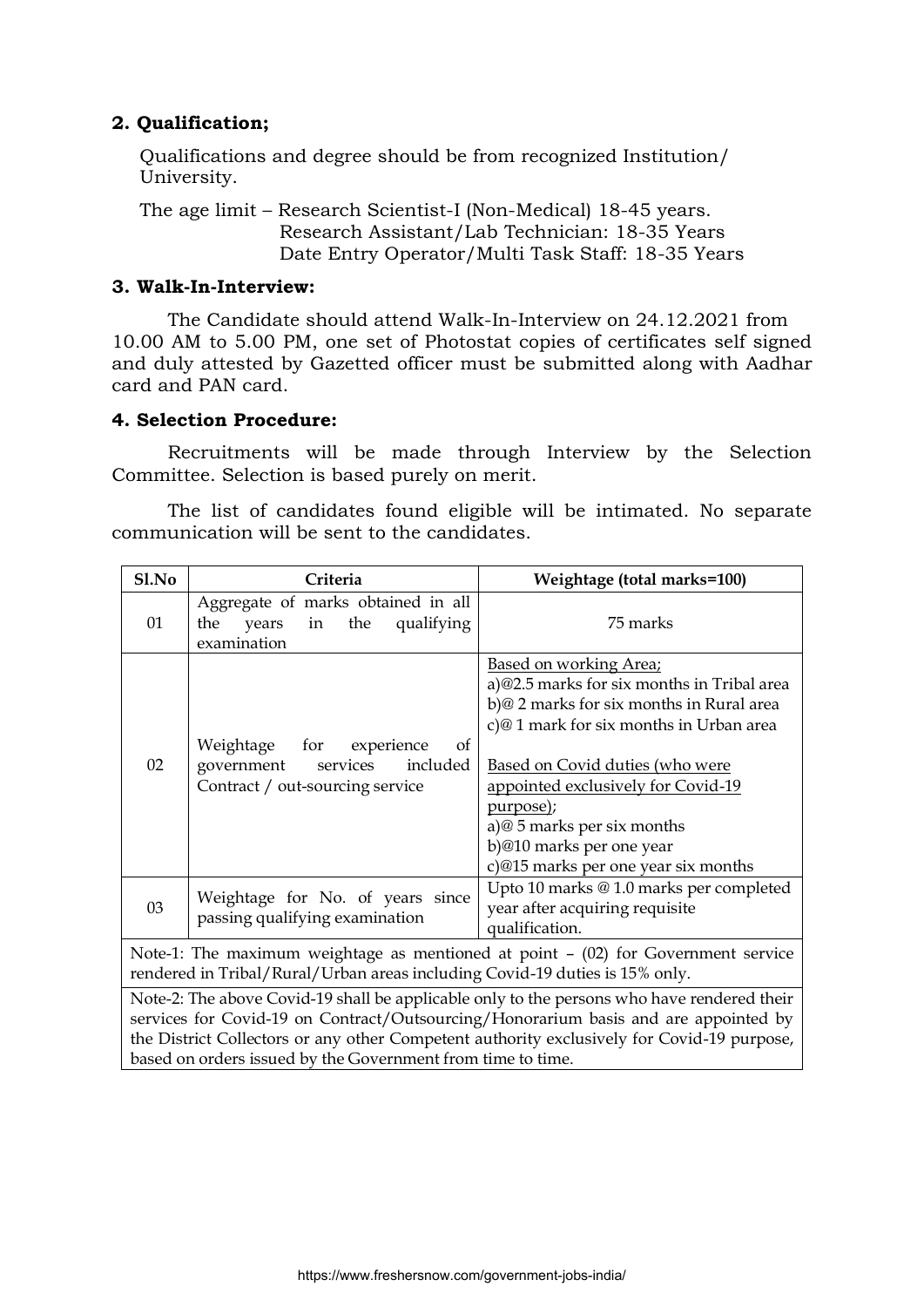# **5. Other Instructions:**

- These are purely contractual posts and as such they will not have any claim whatsoever for regularization in Dist. Hospital, Hindupur, Ananthapuramu Dist. The mere fulfillment of requisite essential qualification/experience does not guarantee selection.
- During the period of the project as well as on its termination, The Dist. Hospital, Hindupur, Ananthapuramu will have no legal liabilities relating to staff.
- Performance will be assessed on a regular basis.
- Contract can be terminated at any time based if the performance of the candidate is found un-satisfactory, his/her service can be terminated in that stage without giving a notice.
- Candidates will have to submit an affidavit at the time of joining that they will accept all the general instructions & terms and conditions related to the post.
- *Contract service rules related to leaves etc., are applicable.*
- No TA/DA will be paid, neither for appearing in the interview nor for joining the assignment and for the period of work.

# **Note:** The applicant should enclosed a Demand Draft In the name of **"Medical Superintendent, Dist. Hospital, Hindupur"** along with application as detailed bellow:

- a) OC Category : Rs. 300/-
- b) SC/ST/BC/EWS Category : Rs. 200/-
- c) PH Category Exempted.

Sd/- Dr. G. Sivakumara Swamy

#### **Medical Superintendent District Hospital Hindupur**